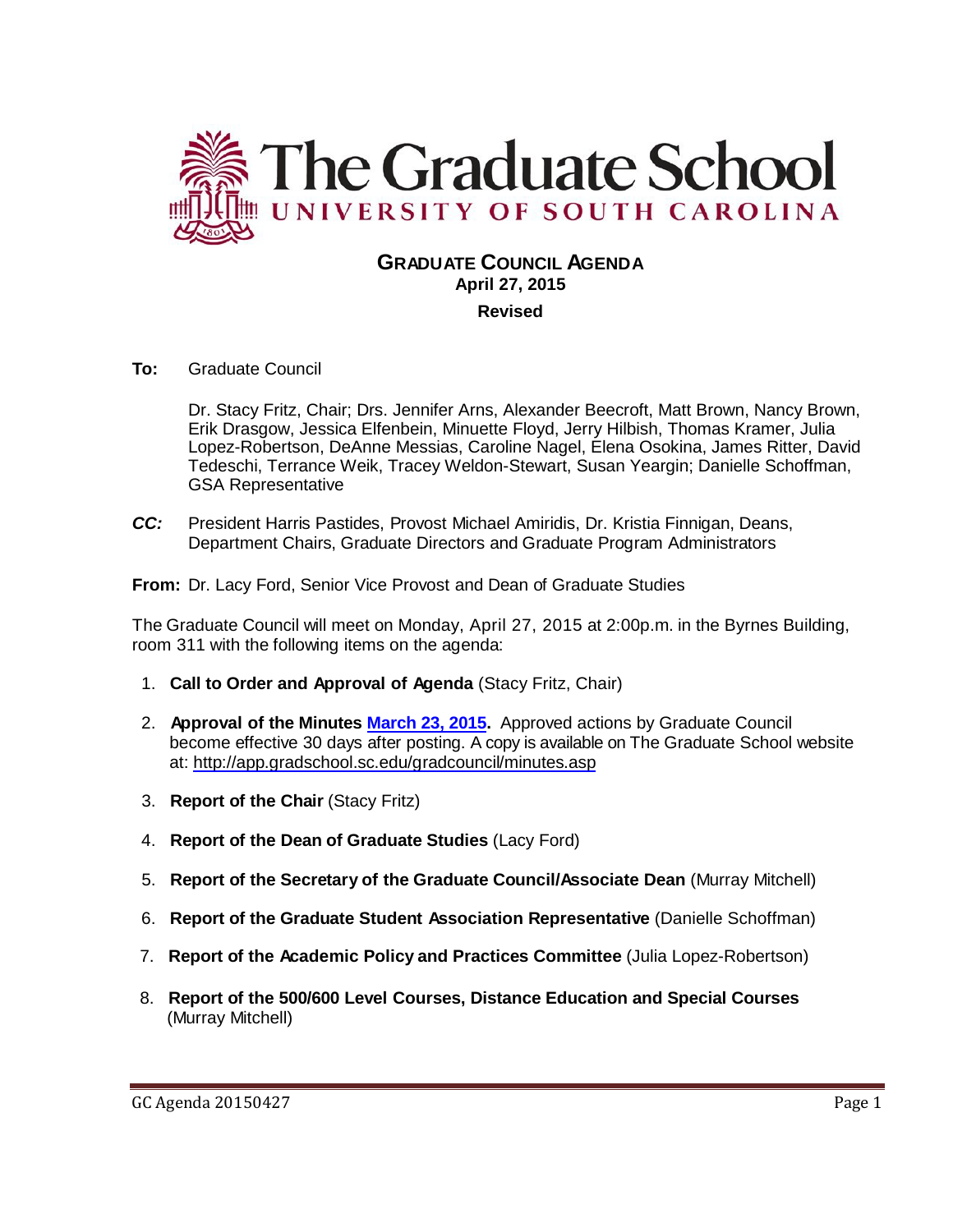Distance Education Delivery

PEDU 710 Measurement [and Research in Physical Education](http://gradschool.sc.edu/facstaff/gradcouncil/2014/PEDU%20710_Redacted.pdf) (3) Treatment of current theory and practice of testing, evaluation, and research in physical education with emphasis on the methods and tools of research. [Effective: Summer (May) 2015]

## 9. **Associate Graduate Faculty Nominations** (Murray Mitchell)

Name: [Adam King](http://gradschool.sc.edu/facstaff/gradcouncil/2014/King,%20Adam%20Anthropology_Redacted.pdf) Program: Anthropology Term: Spring 2015 - Fall 2020

## 10. **Fellowships and Scholarships Committee** (Caroline Nagel)

#### 11. **Report of Science, Math, and Related Professional Programs Committee** (DeAnne Messias)

#### New Course Proposal

[ENVR 795 Environmental Internship Preparation](http://gradschool.sc.edu/facstaff/gradcouncil/2014/ENVR%20795%20NCP-%20revised1.pdf) (1-3)

Preparation and presentation of a capstone project plan for conduct of multidisciplinary environmental research addressing public/private/non-profit sector issues through an internship in government agencies, NGOs or private industry. [Prerequisite: 1 semester full-time graduate enrollment or equivalent]

[Effective: Fall 2015]

### New Course Proposal

#### [ENVR 796 Environmental Internship](http://gradschool.sc.edu/facstaff/gradcouncil/2014/ENVR%20796%20NCP-%20revised1.pdf) (1-3)

Environmental internship in government agencies, NGOs, or private industry, culminating in a project deliverable. Typically includes data analyses/metrics, resource management options, and/or internal outreach education, with final assessment.

[Prerequisite: 3 credits of ENVR 795; successful completion of MEERM comprehensive examination. Restricted to graduate students in the MEERM program.] [Effective: Fall 2015]

Bulletin Change

## [Electrical Engineering BCH GRE Waiver](http://gradschool.sc.edu/facstaff/gradcouncil/2014/Electrical%20Engineering%20BCH%20GRE%20Waiver_Redacted1.pdf)

Current: Admission is competitive. At a minimum prospective students are expected to meet all of the entry requirements of the Graduate School of the University of South Carolina and also to have an earned baccalaureate degree in electrical engineering ( or a related field), with at least a B average. Students applying to the PhD and MS programs are required to take the GRE and should have scores higher than 500 (verbal), 700 (quantitative), and 3.0 (analytical). Admitted students generally score well above these minimums.

Proposed: Admission is competitive. At a minimum prospective students are expected to meet all of the entry requirements of the Graduate School of the University of South Carolina and also to have an earned baccalaureate degree in electrical engineering (or a related field), with at least a B average. Applicants are required to take the GRE and should have scores higher than 153 (verbal), 155 (quantitative), and 3.0 (analytical). Students who have obtained a BS degree from the University of South Carolina and are applying for the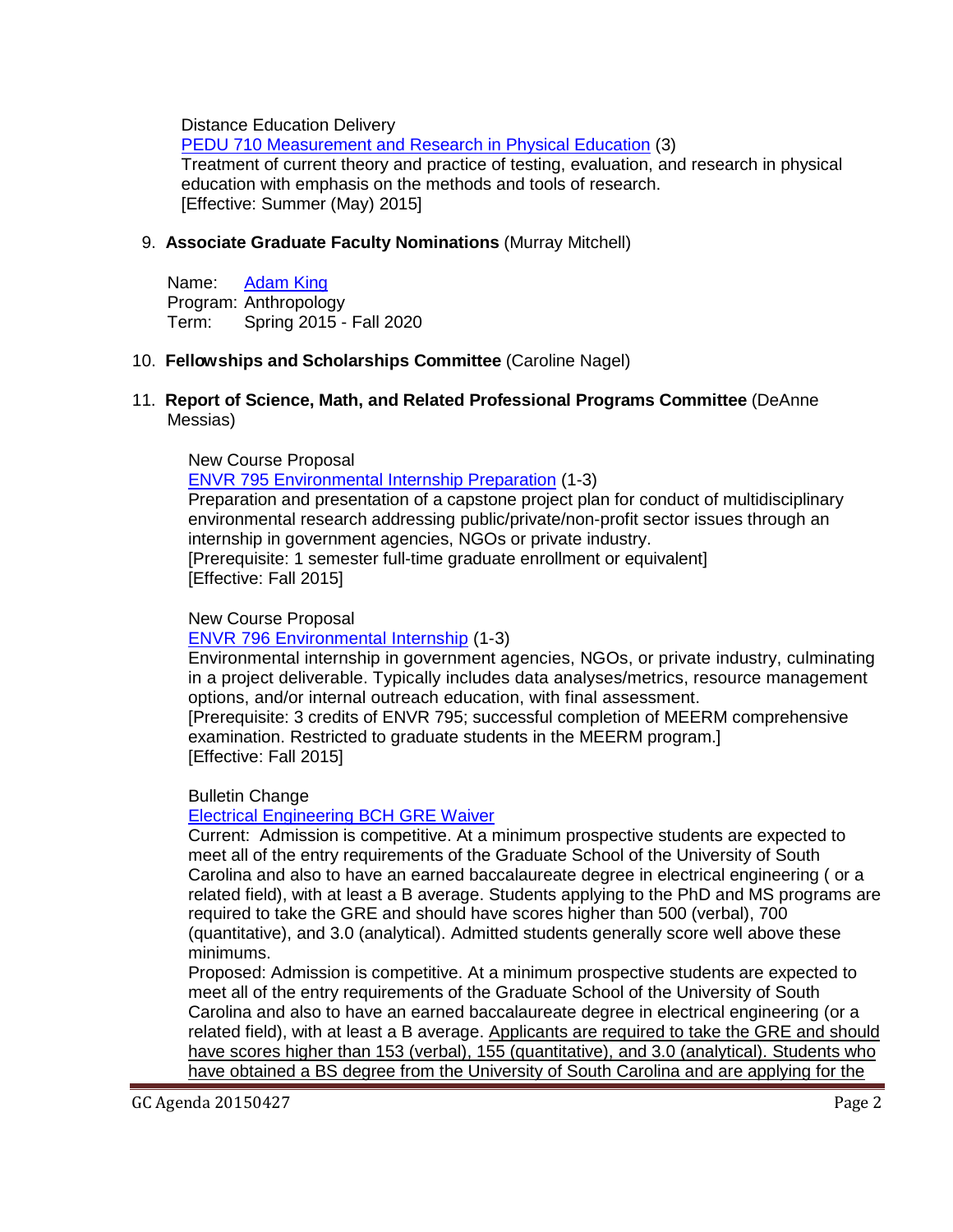ME program are exempt from the GRE requirement. Admitted students generally score well above these minimums.

[Prerequisite: A baccalaureate degree in electrical engineering (or a related field), with at least a B average.] [Effective: Fall 2016]

New Course Proposal

[BIOS 780 Introduction to Quantile Regression](http://gradschool.sc.edu/facstaff/gradcouncil/2014/BIOS%20780%20Introduction%20to%20Quantille%20Regression.pdf) (3)

Principles and methods for quantile regression analysis, which is a robust statistical approach that extends the classical mean regression analysis based on least squares. [Prerequisite: BIOS 757 or BIO 758] [Effective: Fall 2015]

New Course Proposal

[MATH 791 Mathematics Pedagogy I](http://gradschool.sc.edu/facstaff/gradcouncil/2014/MATH%20791%20GA%20Teaching%20Methods%201-MATH%20791%20Mathematics%20Pedagogy%20I.pdf) (0-1)

First of two required math pedagogy courses for graduate assistants in the department. Pedagogical topics include assessment theory, discourse, theory, lesson planning, and classroom management. Applications assist graduate students with

syllabus/lesson/assessment creation, teacher questioning, midcourse evaluations, and student learning and engagement. Pass/Fail Grading.

(This course will replace the University's requirement for GRAD 701. Because this course will be required to teach stand-alone courses, a grade of Pass/Fail is all that is necessary). [Prerequisite: Restricted to Mathematics graduate students teaching at some capacity.] [Effective: Spring 2016]

#### New Course Proposal

#### [MATH 792 Mathematics Pedagogy II](http://gradschool.sc.edu/facstaff/gradcouncil/2014/MATH%20792%20GA%20Teaching%20Methods%202-Pedgogy%20II.pdf) (0-1)

Second of two required math pedagogy courses for graduate assistants in the department. Pedagogical topics include student-learning and reflection theories, socio-mathematical norms, and constructivism. Applications assist graduates with lesson/revision/reflection, student-centered investigations, curriculum problem solving and metacognition. Pass/Fail Grading. (This course will replace the University's requirement for GRAD 701. Because this course will be required to teach stand-alone courses, a grade of Pass/Fail is all that is necessary).

[Prerequisite: Satisfactory grade in MATH 791. Restricted to Mathematics graduate students teaching at some capacity.] [Effective: Fall 2015]

## 12. **Report of the Humanities, Social Sciences, Education, and Related Professional Programs Committee** (Matt Brown)

Academic Program Actions [Master of Accountancy](http://gradschool.sc.edu/facstaff/gradcouncil/2014/Master%20of%20Accountancy%20APA_Redacted2.pdf) (30 hours) Changes to required classes are to allow students to have more choices in tailoring their program to meet career goals. Current: See attached. Proposed: See attached. [Effective: Fall 2015] **(Please see attached).**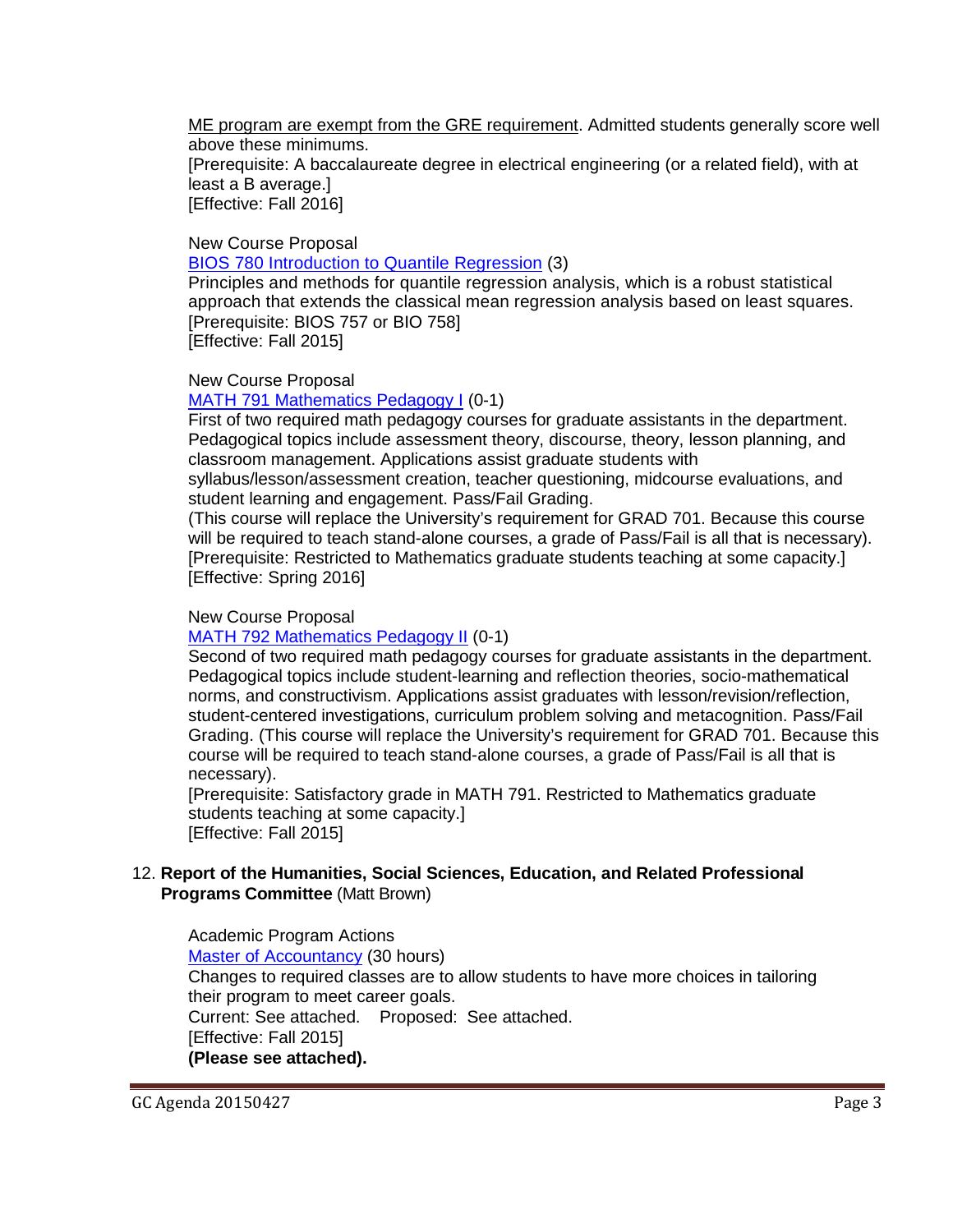Course Change Proposal

[ACCT 751 Taxation of Corporations and Partnerships](http://gradschool.sc.edu/facstaff/gradcouncil/2014/ACCT%20751%20CCP_Redacted2.pdf) - Part I (3) Change title and course description. Current: Taxation of Corporations and Partnerships – Part I Basic concepts of taxation of C Corporations, S Corporations, and partnerships including definition, formation, and operations. Proposed: Business Entity Tax Issue (3) Basic concepts of taxation of C Corporations, S Corporations, partnerships, Gift and Estates, and tax administration procedures. [Effective: Fall 2016]

Course Change Proposal

[ACCT 752 Taxation of Corporations and Partnerships](http://gradschool.sc.edu/facstaff/gradcouncil/2014/ACCT%20752%20CCP_Redacted2.pdf) - Part II (3) Change title, prerequisites and description. Current: Taxation of Corporations and Partnerships – Part III (3) Advanced concepts of taxation of G Corporations and S Corporations and partnerships including special allocations, loss limitations, and liquidations. [Prerequisites: ACCT 750 and ACCT 751] Proposed: Advanced Business Entity Tax Issues (3) Advanced concepts of taxation of Corporations and partnerships. [Prerequisites: ACCT 751] [Effective: Fall 2016]

Course Change Proposal

[ACCT 753 Estate Planning](http://gradschool.sc.edu/facstaff/gradcouncil/2014/ACCT%20753%20CCP_Redacted2.pdf) (3)

Current: ACCT 753 – Estate Planning (3)

Taxation of gifts, estates, and trusts; the taxation of income of estates and trusts, and tax planning.

[Prerequisite: ACCT 750]

Proposed: ACCT 753 – Advanced Individual Tax Issues (3)

Estate and gift tax, Estate planning, trust taxation, executive compensation, stock options, retirement accounts, AMT, and other individual tax issues. [Prerequisite: None ]

[Effective: Fall 2016]

Course Change Proposal

[ACCT 754 International Taxation](http://gradschool.sc.edu/facstaff/gradcouncil/2014/ACCT%20754%20CCP_Redacted3.pdf) (3)

Current: ACCT 754 – International Taxation (3) Taxation of domestic corporations doing business abroad and of foreign investment in the United States.

Proposed: ACCT 754 – Multijurisdictional Tax Issues (3) Global, State, and local taxation issues, including (but not limited to) transfer pricing, foreign tax credits, subpart F, tax treaties, different ty0pes of taxes, nexus, and corporate income tax. [Effective: Fall 2016]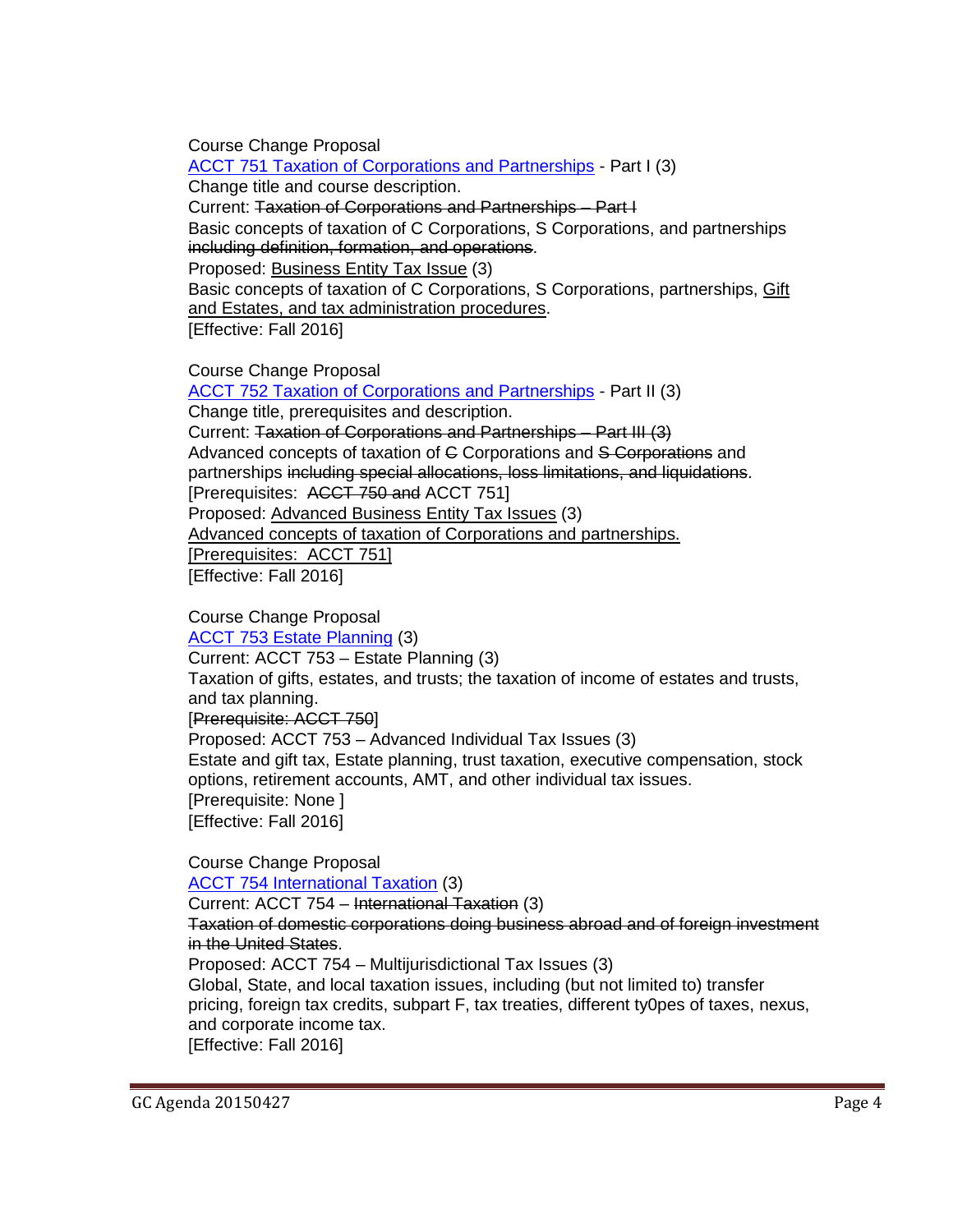New Course Proposal

[GRAD 720 Graduate Civic Scholars Seminar I](http://gradschool.sc.edu/facstaff/gradcouncil/2014/Graduate%20Civic%20Scholars%20Seminar%201_Redacted.pdf) (0)

Key principles and approaches to community-engaged research and teaching, and civic scholarship.

[Effective: May 2015]

Academic Program Actions/Bulletin Change [Educational Specialist Degree in Counselor Education -](http://gradschool.sc.edu/facstaff/gradcouncil/2014/EdS%20Counselor%20Educ%20APA_Redacted2.pdf) Clinical Mental Health (66) Add concentration and change course description. Current: Proposed: [Effective: Fall 2016] **(Please see attached).** 

New Course Proposal [EDCE 714 Clinical Mental Health Counseling](http://gradschool.sc.edu/facstaff/gradcouncil/2014/EDCE%20714%20NCP_Redacted1.pdf) (3) Surveying required knowledge and skills for the clinical mental counselor. [Effective: Fall 2015]

New Course Proposal [EDCE 724 Techniques of Clinical Mental Health Counseling](http://gradschool.sc.edu/facstaff/gradcouncil/2014/EDCE%20724%20NCP_Redacted1.pdf) (3) Assisting clients with personal, social, spiritual and career development. [EDCE 600 and EDCE 720] [Effective: Fall 2015]

New Course Proposal [EDCE 803 Practicum in Clinical Mental Health Counseling](http://gradschool.sc.edu/facstaff/gradcouncil/2014/EDCE%20803%20NCP_Redacted1.pdf) (3) Supervised counseling experience in an approved mental health agency or practice. [Prerequisites: Full admission into the counselor education program and programspecific prerequisite courses as approved by program faculty] [Effective: Fall 2016]

New Course Proposal [EDCE 804 Internship in Clinical Mental Health Counseling](http://gradschool.sc.edu/facstaff/gradcouncil/2014/EDCE%20804%20NCP_Redacted1.pdf) (3-6) Supervised Counseling experience in an approved clinical mental health setting. [Prerequisites: EDCE 803 Practicum in Clinical Mental Health Counseling] [Effective: Fall 2015]

#### 13. **Report of the Grievances, Appeals and Petitions Committee** (Erik Drasgow)

- 14. **Other Committee Reports**
- 15. **Old Business**

#### 16. **New Business**